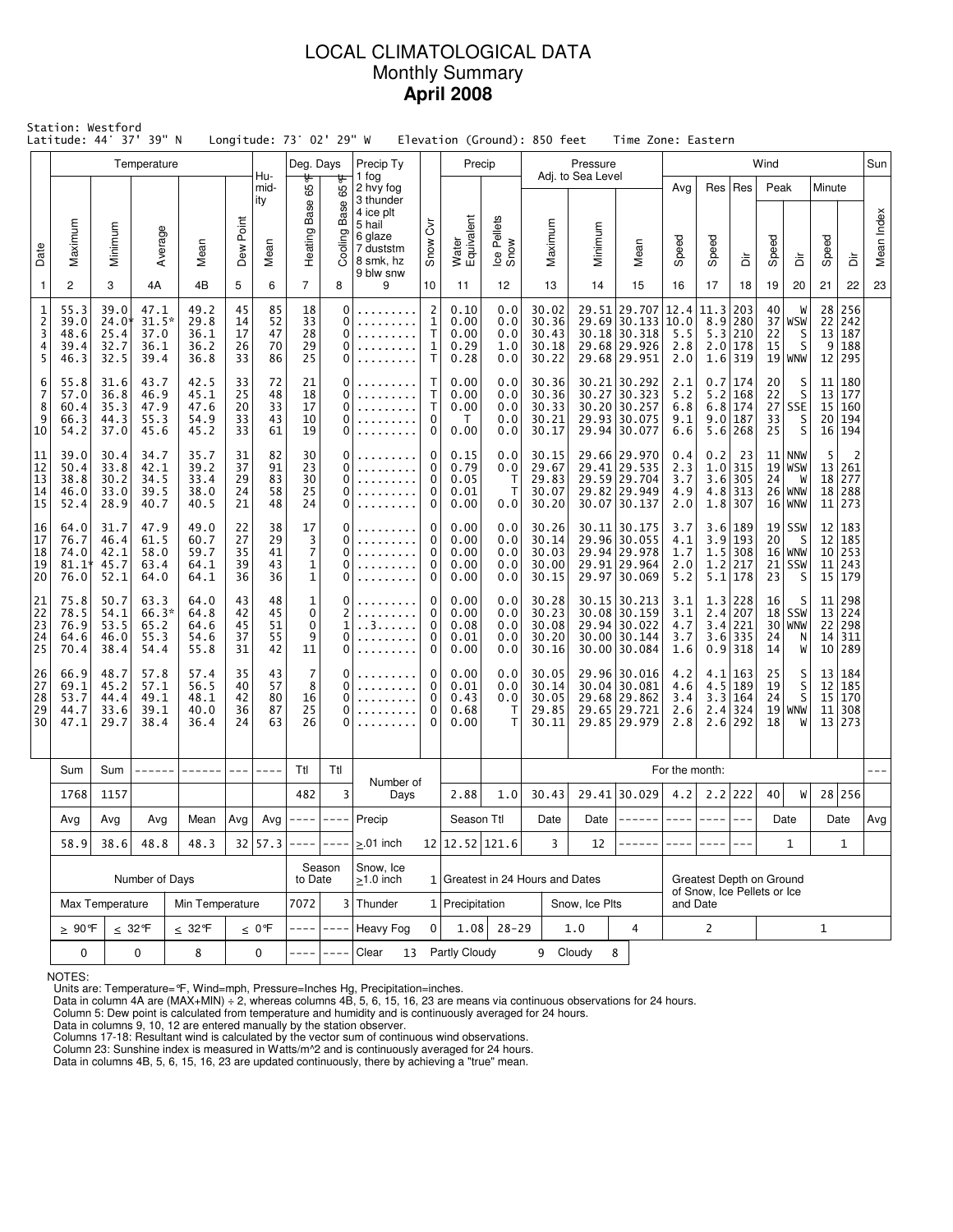# OBSERVATIONS AT 3-HOUR INTERVALS **April 2008: Westford**

| 01<br>04<br>07<br>10<br>13<br>16<br>19<br>22<br>01<br>04<br>07<br>10<br>13<br>16<br>19<br>22<br>01<br>04<br>07<br>10<br>13<br>16<br>19<br>22<br>01<br>04<br>07                                                          | 04<br>07<br>10<br>13<br>16<br>19<br>22                                                                                                                                                                                                        | Sunshine<br>уон<br>Но<br>01        |
|-------------------------------------------------------------------------------------------------------------------------------------------------------------------------------------------------------------------------|-----------------------------------------------------------------------------------------------------------------------------------------------------------------------------------------------------------------------------------------------|------------------------------------|
| 30.34<br>30.34<br>30.35<br>30.35<br>30.32<br>30.28<br>30.28<br>30.30<br>29.96<br>29.96<br>30.03<br>30.09<br>30.11<br>30.12<br>30.13<br>30.15<br>29.61<br>29.61                                                          | 29.88<br>29.80<br>29.70<br>29.62<br>29.54<br>29.54<br>29.65<br>30.17<br>30.12<br>30.10<br>30.01<br>29.90<br>29.76<br>29.74<br>29.70                                                                                                           | Pressure<br>30.00                  |
| 0.00<br>0.00<br>0.00<br>0.00<br>0.00<br>0.00<br>0.00<br>0.00<br>0.00<br>0.00<br>0.00<br>0.00<br>0.00<br>0.00<br>0.00<br>0.00<br>0.00<br>0.00<br>$29.65$ 0.00                                                            | 0.00<br>0.00<br>0.00<br>0.00<br>0.00<br>0.00<br>0.00<br>0.00<br>0.00<br>0.00<br>0.00<br>0.00<br>0.00<br>0.08<br>0.00                                                                                                                          | Rainfall<br>rate<br>0.00           |
| 38<br>37<br>46<br>52<br>55<br>49<br>41<br>APR 10<br>54<br>46<br>42<br>42<br>47<br>50<br>45<br>39<br>APR 13<br>33<br>32<br>31                                                                                            | 46<br>48<br>51<br>54<br>54<br>54<br>42<br>APR 04<br>39<br>37<br>38<br>39<br>33<br>34<br>34<br>35<br><b>APR 07</b><br>39                                                                                                                       | Temperature<br>APR 01<br>43        |
| 29<br>29<br>31<br>26<br>19<br>16<br>17<br>41<br>37<br>32<br>31<br>31<br>32<br>29<br>28<br>32<br>31<br>29                                                                                                                | 44<br>46<br>48<br>50<br>51<br>51<br>32<br>14<br>17<br>22<br>23<br>30<br>32<br>32<br>33<br>32                                                                                                                                                  | Dew Point<br>41                    |
| $70\,$<br>71<br>54 15<br>36 17<br>24 13<br>26 16<br>38 13<br>61 19<br>70 23<br>69 26<br>66 25<br>$54$ 26<br>49 32<br>54<br>65 31<br>$\begin{array}{ c c }\n 93 & 33 \\  94 & 33\n \end{array}$<br>93 32                 | 92<br>93<br>$91$ 18<br>84<br>90<br>89 20<br>68 25<br>$\begin{array}{c c} 36 & 18 \\ 43 & 19 \end{array}$<br>51<br>53<br>$91$ 02<br>92 03<br>92 06<br>93 20<br>75, 15                                                                          | Humidity<br>$91_119$               |
| 15<br>16<br>31                                                                                                                                                                                                          | 18<br>19<br>18<br>19<br>19<br>16                                                                                                                                                                                                              | Direction                          |
| 3<br>7<br>$\overline{c}$<br>3<br>7<br>$\overline{7}$<br>6<br>0<br>10<br>$\overline{4}$<br>10<br>9<br>9<br>7<br>$\overline{\mathbf{c}}$<br>$\overline{c}$<br>$\begin{bmatrix} 1 \\ 2 \\ 1 \end{bmatrix}$                 | 14<br>15<br>14<br>10<br>11<br>10<br>21<br>5<br>5<br>4<br>0<br>1<br>1<br>1<br>0                                                                                                                                                                | Speed<br>9                         |
| 16<br>7<br>13<br>17<br>16<br>14<br>3<br>24<br>10<br>17<br>17<br>20<br>16<br>13<br>6<br>6<br>9<br>11                                                                                                                     | 27<br>28<br>23<br>30<br>24<br>17<br>39<br>14<br>9<br>14<br>3<br>5<br>6<br>3<br>$\mathbf 0$<br>9                                                                                                                                               | Gust<br>22                         |
|                                                                                                                                                                                                                         |                                                                                                                                                                                                                                               | Sunshine                           |
| 30.30<br>30.30<br>30.26<br>30.26<br>30.21<br>30.21<br>30.21<br>30.13<br>30.11<br>30.12<br>30.10<br>30.01<br>29.87<br>29.76<br>29.73<br>29.83<br>29.84<br>29.91                                                          | 29.90<br>30.05<br>30.16<br>30.21<br>30.26<br>30.29<br>30.34<br>29.68<br>29.69<br>29.81<br>29.93<br>30.01<br>30.06<br>30.11<br>30.18<br>30.32                                                                                                  | Pressure<br>29.74                  |
| 0.00<br>0.00<br>0.00<br>0.00<br>0.00<br>0.00<br>0.00<br>0.00<br>0.00<br>0.00<br>0.00<br>0.00<br>0.00<br>0.00<br>0.00<br>0.00<br>0.00                                                                                    | 0.00<br>0.00<br>0.00<br>0.00<br>0.00<br>0.00<br>0.00<br>0.00<br>0.00<br>0.00<br>0.00<br>0.00<br>0.00<br>0.00<br>0.00<br>0.00<br>0.00                                                                                                          | Rainfall<br>rate<br>0.00           |
| 37<br>49<br>55<br>60<br>55<br>48<br>APR 11<br>36<br>31<br>31<br>37<br>38<br>39<br>37<br>37<br>APR 14<br>34<br>34<br>33                                                                                                  | 28<br>24<br>27<br>30<br>32<br>31<br>30<br>APR 05<br>36<br>35<br>33<br>34<br>39<br>44<br>41<br>34<br><b>APR 08</b><br>39<br>38                                                                                                                 | Temperature<br>APR 02<br>36        |
| 14<br>20<br>26<br>26<br>23<br>22<br>28<br>27<br>27<br>28<br>31<br>33<br>35<br>35<br>27<br>26<br>27                                                                                                                      | 17<br>15<br>14<br>$10\,$<br>8<br>10<br>11<br>34<br>34<br>31<br>32<br>34<br>35<br>34<br>32<br>13<br>13                                                                                                                                         | Dew Point<br>26                    |
| 38 17<br>32 17<br>32<br>20<br>27<br>16<br>28 16<br>36 19<br>$\begin{array}{c c} 75 & 32 \\ 85 & 35 \end{array}$<br>35<br>85 36<br>70 01<br>76<br>29<br>79<br>  05<br>92<br>11<br>92<br>17<br>74 30<br>73<br>30<br>78 30 | $\begin{array}{ c c }\n 27 \\  27\n \end{array}$<br>62<br>67<br>56 29<br>31<br>42<br>36<br>32<br>41<br>30<br>44<br>24<br>$94_119$<br>94<br>14<br>94<br>31<br>93<br>30<br>81<br>31<br>71<br>35<br>76<br>  05<br>90 08<br>$35 + 16$<br>36<br>16 | Humidity<br>Direction<br>$67 + 25$ |
| 10                                                                                                                                                                                                                      | 12<br>13                                                                                                                                                                                                                                      | Speed<br>14                        |
| 8<br>5<br>$\overline{7}$<br>4<br>3<br>0<br>0<br>0<br>1<br>$\mathbf 1$<br>0<br>0<br>0<br>$\frac{6}{3}$<br>$\overline{4}$                                                                                                 | 9<br>9<br>8<br>9<br>7<br>3<br>3<br>$\frac{2}{2}$<br>4<br>2<br>0<br>0<br>8<br>6                                                                                                                                                                |                                    |
| 16<br>15<br>17<br>16<br>12<br>5<br>2<br>0<br>0<br>3<br>3<br>1<br>3<br>1<br>13<br>12<br>q                                                                                                                                | 22<br>23<br>22<br>17<br>23<br>20<br>15<br>6<br>5<br>7<br>11<br>8<br>10<br>3<br>0<br>22<br>14                                                                                                                                                  | Gust<br>32                         |
|                                                                                                                                                                                                                         |                                                                                                                                                                                                                                               | Sunshine                           |
| 30.18<br>30.13<br>30.07<br>29.98<br>29.94<br>29.95<br>29.63<br>29.48<br>29.46<br>29.46<br>29.48<br>29.53<br>29.59<br>29.63<br>30.08<br>30.10<br>30.16                                                                   | 30.39<br>30.42<br>30.41<br>30.33<br>30.25<br>30.21<br>30.20<br>30.22<br>$30.23$<br>$30.30$<br>30.32<br>30.31<br>30.30<br>30.30<br>30.35<br>30.21<br>30.19                                                                                     | Pressure<br>30.37                  |
| 0.00<br>0.00<br>0.00<br>0.00<br>0.00<br>0.00<br>0.00<br>0.13<br>0.00<br>0.00<br>0.00<br>0.00<br>0.00<br>0.00<br>0.00<br>0.00<br>0.00                                                                                    | 0.00<br>0.00<br>0.00<br>0.00<br>0.00<br>0.00<br>0.00<br>0.00<br>0.00<br>0.00<br>0.00<br>0.00<br>0.00<br>0.00<br>0.00<br>0.00<br>0.00                                                                                                          | Rainfall<br>rate<br>0.00           |
| 48<br>52<br>61<br>64<br>61<br>57<br>APR 12<br>38<br>39<br>40<br>47<br>45<br>38<br>36<br>34<br>APR 15<br>36<br>30<br>31                                                                                                  | 26<br>26<br>35<br>42<br>48<br>44<br>38<br>APR 06<br>$\begin{array}{c} 33 \\ 33 \end{array}$<br>33<br>43<br>49<br>56<br>51<br>41<br><b>APR 09</b><br>46<br>48                                                                                  | Temperature<br>APR 03<br>27        |
| 27<br>31<br>25<br>38<br>41<br>41<br>36<br>37<br>39<br>45<br>40<br>35<br>33<br>32<br>18<br>$20\,$<br>21                                                                                                                  | 16<br>14<br>18<br>21<br>22<br>20<br>15<br>31<br>30<br>31<br>34<br>35<br>35<br>36<br>32<br>25<br>26                                                                                                                                            | Dew Point<br>14                    |
| 44<br>44 17<br>25 19<br>39<br>47<br>55<br>$94 \mid 08$<br>94<br>94<br>93 17<br>82<br>87<br>89<br>91 01<br>47<br>65 33<br>66 33                                                                                          | 65<br>61<br>50 22<br>44 23<br>36<br>37<br>39<br>$91_103$<br>91<br>92 05<br>71<br>58<br>45<br>57<br>70<br>$43 \mid 18$<br>42                                                                                                                   | Humidity<br>57                     |
| 17<br> 20<br> 17<br> 19<br>00<br>23<br>34<br>  00<br>31<br>34                                                                                                                                                           | 21<br>21<br>20<br> 18<br>  17<br>  05<br>01<br>35<br> 18<br>23<br>17<br>17                                                                                                                                                                    | Direction<br>23                    |
| $\begin{array}{c} 12 \\ 13 \end{array}$<br>$\overline{1}$<br>10<br>14<br>1<br>$\begin{array}{c}\n1 \\ 2 \\ 3 \\ 3 \\ 8\n\end{array}$<br>4<br>$\mathbf{0}$<br>$\frac{1}{0}$<br>$\Omega$                                  | 44686<br>4<br>$\overline{c}$<br>0<br>0<br>0<br>3<br>3<br>3<br>0<br>7<br>$\begin{array}{c} 4 \\ 5 \\ 5 \end{array}$                                                                                                                            | Speed<br>6                         |
| 12<br>15<br>18<br>26<br>33<br>18<br>26<br>$\begin{array}{c} 3 \\ 3 \\ 4 \end{array}$<br>$14$<br>$13$<br>$13$<br>$10$<br>3<br>$\begin{matrix} 4 \\ 0 \end{matrix}$<br>$\mathbf{1}$                                       | $\begin{array}{c} 11 \\ 9 \\ 14 \\ 16 \\ 14 \\ 11 \end{array}$<br>6<br>024966<br>4<br>20<br>7                                                                                                                                                 | Gust<br>12                         |

# MAXIMUM SHORT DURATION PRECIPITATION

| Time Period (minutes) |      | 10   | 15   | 20   | 30   | 45   | 60   | 80   | 100  | 120  | 150  | 180  |
|-----------------------|------|------|------|------|------|------|------|------|------|------|------|------|
| Precipitation         | 0.07 | 0.10 | 0.14 | 0.18 | 0.24 | 0.30 | 0.39 | 0.54 | 0.59 | 0.65 | 0.69 | 0.71 |
| Ended: Date           | 23   | 12   | 12   | 12   | 12   | 12   | 12   | 12   | 12   | 12   | 12   | 12   |
| Ended: Time           | 2203 | 0423 | 0435 | 0435 | 0438 | 0501 | 0513 | 0530 | 0530 | 0530 | 0533 | 0533 |

The precipitation amounts may occur at any time during the month. The time indicated is the ending time of the interval. Date and time are not entered for trace amounts.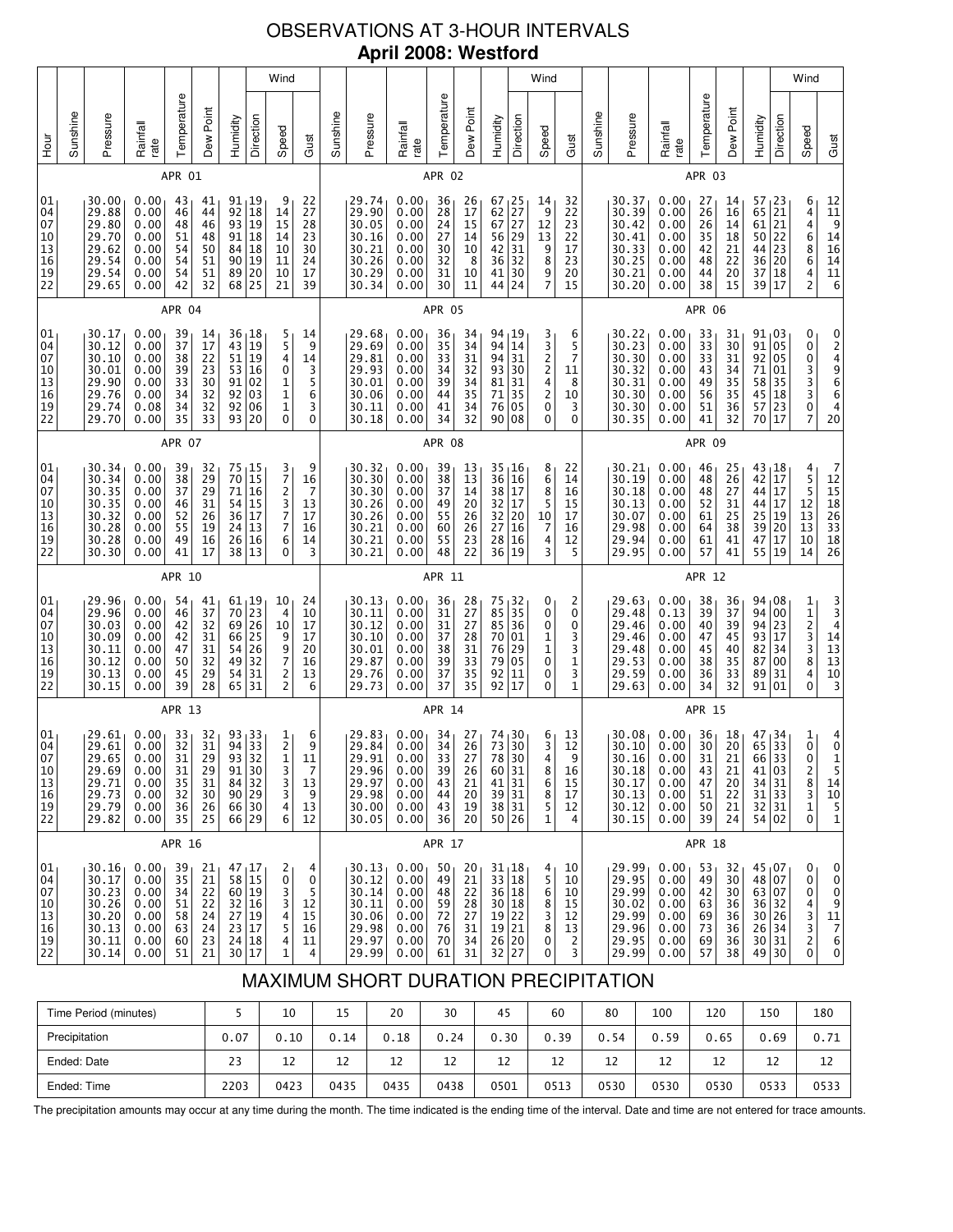# OBSERVATIONS AT 3-HOUR INTERVALS **April 2008: Westford**

|                                                                             |          |                                                                      |                                                              |                                              |                                                           |                                        |                                                                                             | Wind                                                                    |                                                                |               |                                                                      |                                                              |                                              |                                                                        |                                                                                                         |                                                     | Wind                                              |                                                      |          |                                                                                   |                                                              |                                              |                                                           |                                                                           |           | Wind                                                                                    |                                                                                                                                       |
|-----------------------------------------------------------------------------|----------|----------------------------------------------------------------------|--------------------------------------------------------------|----------------------------------------------|-----------------------------------------------------------|----------------------------------------|---------------------------------------------------------------------------------------------|-------------------------------------------------------------------------|----------------------------------------------------------------|---------------|----------------------------------------------------------------------|--------------------------------------------------------------|----------------------------------------------|------------------------------------------------------------------------|---------------------------------------------------------------------------------------------------------|-----------------------------------------------------|---------------------------------------------------|------------------------------------------------------|----------|-----------------------------------------------------------------------------------|--------------------------------------------------------------|----------------------------------------------|-----------------------------------------------------------|---------------------------------------------------------------------------|-----------|-----------------------------------------------------------------------------------------|---------------------------------------------------------------------------------------------------------------------------------------|
| <b>Hour</b>                                                                 | Sunshine | Pressure                                                             | Rainfall<br>rate                                             | Temperature                                  | Dew Point                                                 | Humidity                               | Direction                                                                                   | Speed                                                                   | Gust                                                           | Sunshine      | Pressure                                                             | Rainfall<br>rate                                             | Temperature                                  | Dew Point                                                              | Humidity                                                                                                | Direction                                           | Speed                                             | Gust                                                 | Sunshine | Pressure                                                                          | Rainfall<br>rate                                             | Temperature                                  | Dew Point                                                 | Humidity                                                                  | Direction | Speed                                                                                   | Gust                                                                                                                                  |
|                                                                             |          |                                                                      |                                                              | APR 19                                       |                                                           |                                        |                                                                                             |                                                                         |                                                                | APR 20        |                                                                      |                                                              |                                              |                                                                        |                                                                                                         |                                                     |                                                   |                                                      |          |                                                                                   | APR 21                                                       |                                              |                                                           |                                                                           |           |                                                                                         |                                                                                                                                       |
| 01<br>04<br>07<br>10<br>13<br>16<br>$\begin{array}{c} 19 \\ 22 \end{array}$ |          | 29.98<br>29.97<br>29.99<br>30.00<br>29.98<br>29.93<br>29.91<br>29.95 | 0.00<br>0.00<br>0.00<br>0.00<br>0.00<br>0.00<br>0.00<br>0.00 | 52<br>49<br>47<br>64<br>76<br>81<br>75<br>67 | 37<br>36<br>36<br>42<br>40<br>41<br>43<br>38              | 63<br>66<br>44<br>27<br>25             | 55, 30<br>30<br>30<br>11<br>23<br>07<br>31 33<br>35 16                                      | 0<br>0<br>0<br>2<br>$\overline{5}$<br>$\overline{\mathbf{1}}$<br>0<br>4 | 0<br>0<br>$\mathbf 0$<br>4<br>10<br>4<br>3<br>10               |               | 29.99<br>30.01<br>30.05<br>30.09<br>30.08<br>30.07<br>30.09<br>30.13 | 0.00<br>0.00<br>0.00<br>0.00<br>0.00<br>0.00<br>0.00<br>0.00 | 60<br>56<br>56<br>64<br>72<br>76<br>69<br>62 | 36<br>34<br>$\overline{33}$<br>33<br>36<br>38<br>39<br>38              | $42 \mid 17$<br>44<br>41<br>32<br>27<br>$\begin{array}{c c} 27 & 19 \\ 26 & 19 \end{array}$<br>33<br>41 | $\overline{17}$<br>17<br>18<br>11<br>17             | 4<br>$\frac{3}{7}$<br>12<br>8<br>11<br>0<br>2     | 8<br>9<br>13<br>16<br>17<br>17<br>4<br>8             |          | 30.17<br>30.19<br>30.25<br>30.28<br>30.24<br>30.21<br>30.18<br>30.20              | 0.00<br>0.00<br>0.00<br>0.00<br>0.00<br>0.00<br>0.00<br>0.00 | 59<br>56<br>53<br>66<br>74<br>74<br>71<br>61 | 38<br>38<br>$\overline{39}$<br>41<br>44<br>49<br>49<br>48 | $47 + 18$<br>51 18<br>58 19<br>40 17<br>34 32<br>41 27<br>45 34<br>63 05  |           | 4<br>$\frac{4}{1}$<br>3<br>4<br>$\overline{7}$<br>$\mathbf{1}$<br>0                     | 9<br>$10377912$<br>$\begin{smallmatrix}5\\0\end{smallmatrix}$                                                                         |
|                                                                             | APR 22   |                                                                      |                                                              |                                              |                                                           |                                        |                                                                                             |                                                                         |                                                                |               |                                                                      |                                                              | APR 23                                       |                                                                        |                                                                                                         |                                                     |                                                   |                                                      |          |                                                                                   |                                                              | APR 24                                       |                                                           |                                                                           |           |                                                                                         |                                                                                                                                       |
| 01<br>04<br>07<br>10<br>13<br>16<br>19<br>22                                |          | 30.20<br>30.20<br>30.22<br>30.23<br>30.18<br>30.11<br>30.08<br>30.09 | 0.00<br>0.00<br>0.00<br>0.00<br>0.00<br>0.00<br>0.00<br>0.00 | 57<br>55<br>55<br>67<br>76<br>76<br>69<br>64 | 44<br>45<br>39<br>40<br>39<br>42<br>44<br>44              | 69<br>55<br>37<br>27<br>30             | 63, 18<br>18<br>19<br>16<br>27<br>15<br>41 28<br>49 01                                      | 3<br>4<br>6<br>4<br>5<br>3<br>$\bar{0}$<br>0                            | 7<br>6<br>10<br>12<br>11<br>7<br>0<br>$\mathbf 0$              |               | 30.08<br>30.06<br>30.08<br>30.01<br>29.95<br>29.95<br>30.01          | 0.00<br>0.00<br>0.00<br>0.00<br>0.00<br>0.00<br>0.61         | 62<br>59<br>57<br>75<br>73<br>66<br>57       | 39<br>41<br>42<br>48<br>46<br>51<br>50                                 | 43 18<br>51<br>58 19<br>39<br>$\begin{array}{c c} 38 & 24 \\ 58 & 28 \end{array}$<br>76                 | 18<br>23<br>33                                      | 3<br>6<br>6<br>7<br>$\frac{3}{2}$<br>7            | 6<br>13<br>10<br>16<br>7<br>7<br>20                  |          | 30.03 <sub>1</sub><br>30.08<br>30.17<br>30.20<br>30.20<br>30.17<br>30.15<br>30.16 | 0.00<br>0.00<br>0.00<br>0.00<br>0.00<br>0.00<br>0.00<br>0.00 | 51<br>51<br>47<br>53<br>60<br>64<br>61<br>52 | 48<br>48<br>39<br>38<br>31<br>29<br>30<br>30              | 90, 31<br>90 32<br>74 <br>58 32<br>34 30<br>27<br>30 35<br>42 10          | 34<br>34  | 0<br>4<br>$\mathbf 1$<br>6<br>8<br>6<br>$\mathbf{1}$<br>$\mathbf{1}$                    | 0<br>10<br>12<br>$\overline{15}$<br>16<br>$\begin{array}{c} 16 \\ 6 \end{array}$<br>$\mathsf{2}$                                      |
|                                                                             | APR 25   |                                                                      |                                                              |                                              |                                                           |                                        |                                                                                             |                                                                         |                                                                |               |                                                                      |                                                              | APR 26                                       |                                                                        |                                                                                                         |                                                     |                                                   |                                                      |          |                                                                                   |                                                              | <b>APR 27</b>                                |                                                           |                                                                           |           |                                                                                         |                                                                                                                                       |
| 01<br>04<br>07<br>10<br>13<br>16<br>19<br>22                                |          | 30.14<br>30.12<br>30.16<br>30.13<br>30.09<br>30.02<br>30.02<br>30.02 | 0.00<br>0.00<br>0.00<br>0.00<br>0.00<br>0.00<br>0.00<br>0.00 | 46<br>41<br>42<br>59<br>66<br>70<br>65<br>56 | 31<br>$\overline{29}$<br>33<br>32<br>34<br>26<br>30<br>32 | 71<br>37<br>19<br>27                   | $\begin{array}{c} 56 & 21 \\ 61 & 18 \end{array}$<br>19<br>34<br>30 24<br>30<br>01<br>40 06 | 0<br>0<br>0<br>3<br>4<br>$\overline{4}$<br>$\mathbf 1$<br>0             | 0<br>2<br>3<br>6<br>$\overline{7}$<br>9<br>$\overline{7}$<br>3 |               | 30.01<br>30.02<br>30.03<br>30.03<br>30.03<br>30.00<br>29.97<br>30.02 | 0.00<br>0.00<br>0.00<br>0.00<br>0.00<br>0.00<br>0.00<br>0.00 | 51<br>51<br>51<br>59<br>61<br>67<br>62<br>57 | 30<br>$\overline{32}$<br>$\overline{32}$<br>34<br>36<br>38<br>38<br>37 | 44,06<br>48 14<br>48<br>39 20<br>39 16<br>35<br>40 16<br>46 18                                          | $\overline{15}$<br>$\overline{17}$                  | 1<br>0<br>1<br>6<br>5<br>8<br>9<br>8              | 2<br>4<br>4<br>10<br>15<br>17<br>20<br>18            |          | 30.06<br>30.07<br>30.12<br>30.14<br>30.10<br>30.06<br>30.04<br>30.06              | 0.00<br>0.00<br>0.00<br>0.00<br>0.00<br>0.00<br>0.00<br>0.00 | 54<br>52<br>47<br>54<br>62<br>69<br>63<br>54 | 34<br>33<br>39<br>42<br>45<br>41<br>44<br>43              | $47 + 18$<br>49 19<br>74 19<br>64 17<br>53 20<br>37<br>51 17<br>67 17     | 17        | 7<br>7<br>7<br>$\overline{7}$<br>3<br>3<br>3<br>$\mathbf{1}$                            | $\begin{array}{c} 16 \\ 16 \end{array}$<br>$\overline{16}$<br>$\begin{array}{c}\n 13 \\  8 \\  10\n \end{array}$<br>$10\,$<br>$\,6\,$ |
|                                                                             |          |                                                                      |                                                              | <b>APR 28</b>                                |                                                           |                                        |                                                                                             |                                                                         |                                                                | <b>APR 29</b> |                                                                      |                                                              |                                              |                                                                        |                                                                                                         |                                                     |                                                   |                                                      | APR 30   |                                                                                   |                                                              |                                              |                                                           |                                                                           |           |                                                                                         |                                                                                                                                       |
| 01<br>04<br>07<br>10<br>13<br>16<br>19<br>22                                |          | 30.03<br>30.00<br>29.97<br>29.89<br>29.82<br>29.77<br>29.74<br>29.72 | 0.00<br>0.00<br>0.00<br>0.00<br>0.11<br>0.00<br>0.00<br>0.00 | 53<br>50<br>48<br>50<br>47<br>47<br>46<br>45 | 43<br>41<br>41<br>41<br>43<br>43<br>41<br>42              | 73<br>78<br>70<br>86<br>85<br>83<br>90 | 67, 16<br>16<br><b>16</b><br>15<br>18<br>17<br>16<br>12                                     | 2<br>5<br>$\overline{c}$<br>3<br>$\overline{3}$<br>11<br>3<br>0         | 5<br>11<br>6<br>15<br>10<br>20<br>16<br>1                      |               | 29.67<br>29.66<br>29.67<br>29.72<br>29.72<br>29.75<br>29.76<br>29.82 | 0.00<br>0.17<br>0.00<br>0.06<br>0.00<br>0.00<br>0.00<br>0.00 | 44<br>44<br>43<br>38<br>37<br>39<br>42<br>37 | 43<br>43<br>41<br>36<br>34<br>34<br>35<br>29                           | 93 05<br>93<br>93<br>93<br>92<br>83<br>77<br>74                                                         | 22<br>31<br>32<br>32<br>28<br>31<br>$\overline{32}$ | 0<br>0<br>2<br>3<br>7<br>5<br>$\overline{2}$<br>4 | 2<br>3<br>$\overline{7}$<br>8<br>17<br>12<br>9<br>14 |          | 29.86<br>29.88<br>29.94<br>29.99<br>30.00<br>30.00<br>30.06<br>30.09              | 0.00<br>0.00<br>0.00<br>0.00<br>0.00<br>0.00<br>0.00<br>0.00 | 32<br>30<br>32<br>36<br>43<br>46<br>40<br>36 | 24<br>21<br>22<br>28<br>$\overline{25}$<br>20<br>26<br>29 | $72 \mid 30$<br>68 28<br>68 26<br>72 <br>49 30<br>36 34<br>56 26<br>76 18 | 32        | 0<br>$\begin{array}{c} 4 \\ 2 \\ 2 \\ 8 \end{array}$<br>$\frac{3}{3}$<br>$\overline{c}$ | 5<br>13<br>$6\over 4$<br>14<br>10<br>$\overline{10}$<br>4                                                                             |
|                                                                             |          |                                                                      |                                                              |                                              |                                                           |                                        |                                                                                             |                                                                         |                                                                |               |                                                                      |                                                              |                                              |                                                                        |                                                                                                         |                                                     |                                                   |                                                      |          |                                                                                   |                                                              |                                              |                                                           |                                                                           |           |                                                                                         |                                                                                                                                       |

### NOTES:

Units are: Temperature=°F, Wind=mph, Pressure=Inches Hg, Precipitation=inches.

Wind Direction: Directions are those from which the wind is blowing, indicated in tens of degrees<br>from true north: i.e., 09 for East, 18 for South, 27 for West, and 00 or 36 for North.<br>Wind Speed: The observed one-minute a

Wind Gust: The maximum instantaneous wind speed for the 10-minute period preceding the observation Rainfall Rate: The instantaneous rainfall rate at the time of observation, calculated by timing

consecutive 0.01" pulses from the electronic rain gauge and interpolating this rate for one hour.

# WEATHER NOTES SUMMARY BY HOUR

|    |                                              |          |                                                                              | Averages                                     |                                              |                                              | Resultant<br>Wind                                    |                                              |                                                      |  |  |  |
|----|----------------------------------------------|----------|------------------------------------------------------------------------------|----------------------------------------------|----------------------------------------------|----------------------------------------------|------------------------------------------------------|----------------------------------------------|------------------------------------------------------|--|--|--|
| n. | ја<br>Но                                     | Sunshine | Pressure                                                                     | Temperature                                  | Dew Point                                    | Humidity                                     | Wind Speed                                           | Direction                                    | Speed                                                |  |  |  |
|    | 01<br>04<br>07<br>10<br>13<br>16<br>19<br>22 |          | 30.026<br>30.022<br>30.054<br>30.063<br>30.039<br>30.003<br>30.000<br>30.027 | 44<br>42<br>41<br>48<br>54<br>56<br>53<br>47 | 31<br>31<br>30<br>32<br>32<br>33<br>33<br>32 | 63<br>66<br>68<br>57<br>49<br>46<br>51<br>59 | 3.3<br>3.5<br>3.8<br>5.2<br>5.7<br>5.6<br>3.2<br>3.2 | 20<br>20<br>21<br>21<br>25<br>23<br>22<br>23 | 2.5<br>2.3<br>2.7<br>2.3<br>3.2<br>2.1<br>1.3<br>1.9 |  |  |  |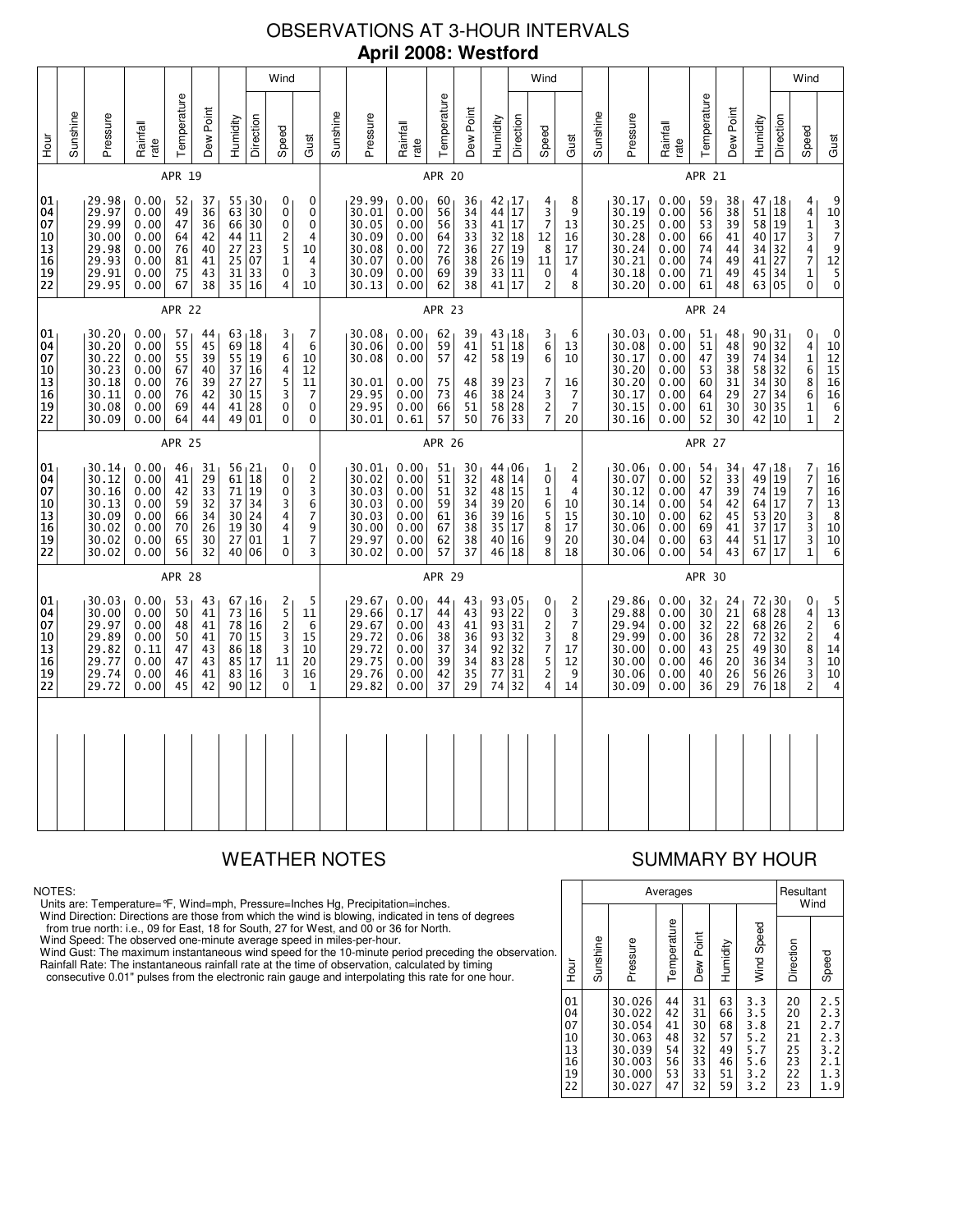### HOURLY PRECIPITATION (Water Equivalent) **April 2008: Westford**

| Date                                                         |    |    |    |      |                            |      | A.M. Hour Ending at |                                                                                                                                                                                                                                                                                                                                                                           |           |    |    |           | P.M. Hour Ending at |                                        |    |    |      |                |    |                                                                                                                                                                     |    |           |    |                                                          |                                                            |
|--------------------------------------------------------------|----|----|----|------|----------------------------|------|---------------------|---------------------------------------------------------------------------------------------------------------------------------------------------------------------------------------------------------------------------------------------------------------------------------------------------------------------------------------------------------------------------|-----------|----|----|-----------|---------------------|----------------------------------------|----|----|------|----------------|----|---------------------------------------------------------------------------------------------------------------------------------------------------------------------|----|-----------|----|----------------------------------------------------------|------------------------------------------------------------|
|                                                              | 01 | 02 | 03 | 04   | 05                         | 06   | 07                  | 08                                                                                                                                                                                                                                                                                                                                                                        | 09        | 10 | 11 | 12        | 01                  | 02                                     | 03 | 04 | 05   | 06             | 07 | 08                                                                                                                                                                  | 09 | 10        | 11 | 12                                                       | Date                                                       |
| $\begin{array}{c} 01 \\ 02 \\ 03 \end{array}$<br>04          |    |    |    | 0.01 |                            |      |                     | $0.02 \mid 0.02 \mid 0.01 \mid 0.02 \mid 0.02 \mid 0.02 \mid 0.02 \mid 0.01 \mid 0.01$                                                                                                                                                                                                                                                                                    | 0.01 0.01 |    |    | 0.03      |                     | 0.01<br> 0.02 0.02 0.04 0.03 0.02 0.02 |    |    | 0.06 |                |    | $0.02 \mid 0.03 \mid 0.06 \mid 0.04 \mid 0.04 \mid 0.02 \mid 0.02 \mid 0.03$                                                                                        |    |           |    |                                                          | $\begin{bmatrix} 01 \\ 02 \\ 03 \\ 04 \\ 05 \end{bmatrix}$ |
| 06<br>07<br>08<br>09<br>10                                   |    |    |    |      |                            |      |                     |                                                                                                                                                                                                                                                                                                                                                                           |           |    |    |           |                     |                                        |    |    |      |                |    |                                                                                                                                                                     |    |           |    |                                                          | 06<br>07<br>08<br>09<br>09<br>10                           |
| $\begin{array}{c} 11 \\ 12 \\ 13 \\ 14 \\ \end{array}$<br>15 |    |    |    |      | $0.02$ 0.07 0.11 0.34 0.24 |      |                     |                                                                                                                                                                                                                                                                                                                                                                           | 0.01      |    |    | 0.01 0.03 | 0.01                |                                        |    |    | 0.01 | 0.12 0.01 0.01 |    |                                                                                                                                                                     |    |           |    | $\begin{bmatrix} 0.01 \ 12 \ 13 \ 14 \ 15 \end{bmatrix}$ |                                                            |
| 16<br>17<br>18<br>19<br>19<br>20                             |    |    |    |      |                            |      |                     |                                                                                                                                                                                                                                                                                                                                                                           |           |    |    |           |                     |                                        |    |    |      |                |    |                                                                                                                                                                     |    |           |    |                                                          | 16<br>17<br>18<br>19<br>19<br>20                           |
| 21<br>22<br>23<br>24<br>25                                   |    |    |    |      |                            | 0.01 |                     |                                                                                                                                                                                                                                                                                                                                                                           |           |    |    |           |                     |                                        |    |    |      |                |    |                                                                                                                                                                     |    | 0.02 0.06 |    |                                                          | 21<br>22<br>23<br>24<br>24<br>25                           |
| $\frac{26}{27}$<br>30                                        |    |    |    |      | 0.01                       |      |                     |                                                                                                                                                                                                                                                                                                                                                                           |           |    |    |           |                     | 0.01 0.04 0.05 0.01 0.02 0.03 0.01     |    |    |      |                |    | $\left 0.01\left 0.02\right 0.06\left 0.02\right 0.07\left 0.08\left \begin{array}{l}\t\frac{26}{27} \\ 0.08 & \t\frac{28}{29} \\ 30 & \t\end{array}\right \right.$ |    |           |    |                                                          |                                                            |
|                                                              |    |    |    |      |                            |      |                     | Sum $\vert$ 0.05 $\vert$ 0.07 $\vert$ 0.10 $\vert$ 0.23 $\vert$ 0.42 $\vert$ 0.31 $\vert$ 0.03 $\vert$ 0.15 $\vert$ 0.13 $\vert$ 0.09 $\vert$ 0.10 $\vert$ 0.1 $\vert$ 0.10 $\vert$ 0.12 $\vert$ 0.04 $\vert$ 0.04 $\vert$ 0.03 $\vert$ 0.03 $\vert$ 0.22 $\vert$ 0.04 $\vert$ 0.08 $\vert$ 0.06 $\vert$ 0.10 $\vert$ 0.06 $\vert$ 0.10 $\vert$ 0.05 $\vert$ 0.12 $\vert$ |           |    |    |           |                     |                                        |    |    |      |                |    |                                                                                                                                                                     |    |           |    |                                                          |                                                            |

During a frozen precipitation event, hourly precipitation totals may not be recorded. In this case, daily amounts are typically entered in the last column (hour ending at 12 A.M.)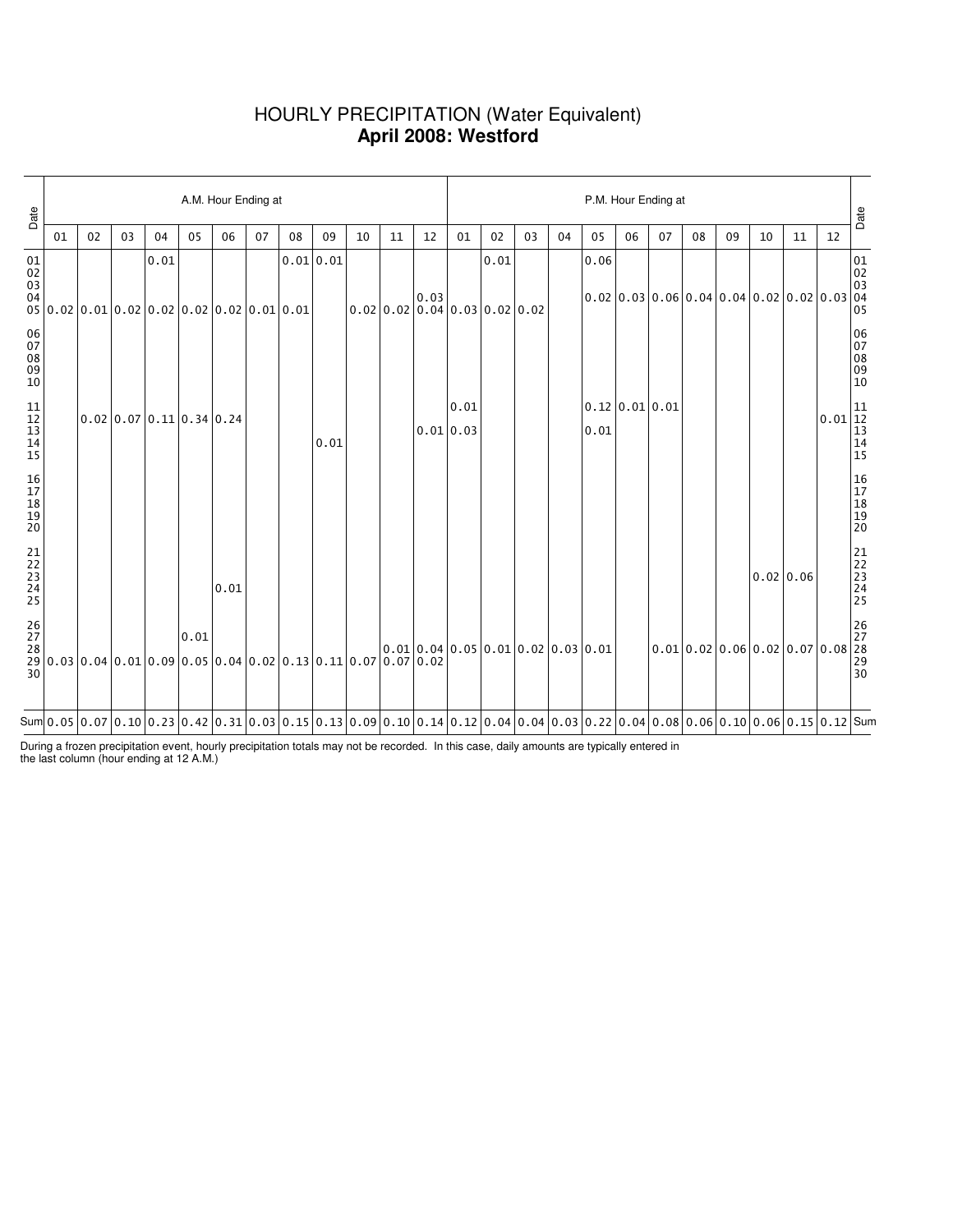### HOUR-BY-HOUR DATA **April 2008: Westford**